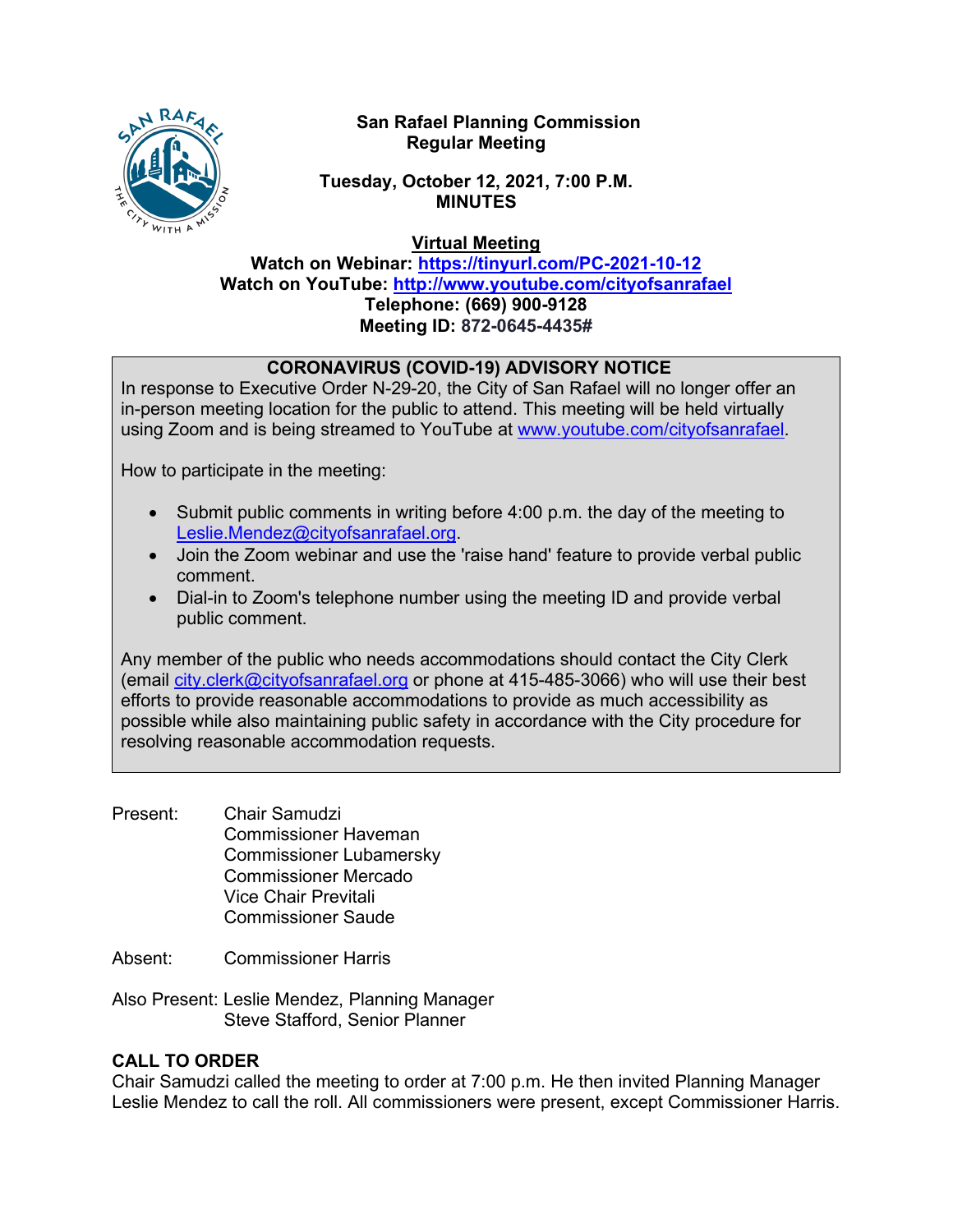### **APPROVAL OR REVISION OF ORDER OF AGENDA ITEMS**

None

#### **PUBLIC NOTIFICATION OF MEETING PROCEDURES**

Chair Samudzi invited Planning Manager Leslie Mendez who informed the community the meeting would be streamed live to YouTube and members of the public would provide public comment either on the telephone or through Zoom. She explained the process for community participation on the telephone and Zoom.

Chair Samudzi reviewed the procedures for the meeting.

### **ORAL COMMUNICATIONS FROM THE PUBLIC**

None

#### **CONSENT CALENDAR**

Chair Samudzi invited public comment; however, there was none.

Commissioner Lubamersky moved and Commissioner Haveman seconded to approve the Minutes.

**1. Approval of the Planning Commission Meeting Minutes of September 28, 2021** *Approved minutes as submitted*

AYES: Commissioners: Haveman, Lubamersky, Mercado, Previtali, Saude & Chair Samudzi

NOES: Commissioners: None

ABSENT: Commissioners: Harris

ABSTAIN: Commissioners: None

Motion carried 6-0

#### **ACTION ITEM**

**2. 800 Mission Ave. ("Aegis Living San Rafael")** –

Resolution of the City of San Rafael Planning Commission Amending Use Permit (UP21-006) and an Environmental and Design Review Permit (ED21-022) Approvals to Allow an 11' 2" Increase in Height, from 36' to 47' 2", and Increase in Rooms, from 77 to 103 rooms, and an Increase in Beds, from 88 to 105 beds for a Previously Approved Senior Living Facility with Memory Care Services, with 40 Garage Parking Spaces and Site Improvements on Two Vacant Downtown Lots Located at 800 Mission Ave. (APNS: 011-184-08 & -09)

Steve Stafford, Senior Planner presented the Staff Report.

Staff responded to questions from the Commissioners.

Applicant Team gave a presentation.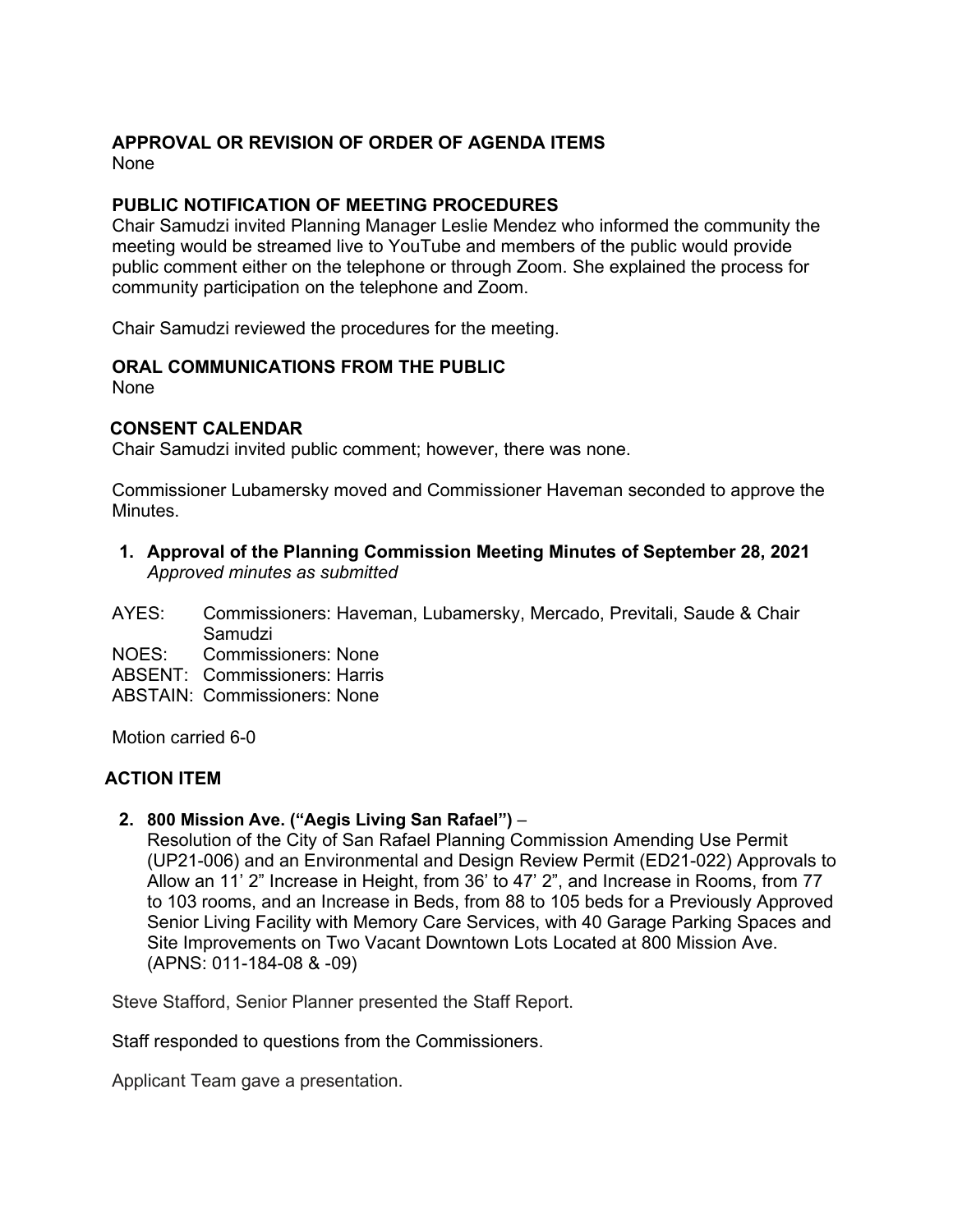Applicant Team responded to questions from the Commissioners.

Chair Samudzi invited public comment.

**Speakers:** Nina Lilienthal-Murphy, Lincoln San Rafael Hill Neighborhood Association, Kay Karchevski, Anna de Benedictis

Commissioners provided comments.

Staff and Applicant Team responded to comments and further questions from the Commissioners.

Commissioner Mercado moved and Commissioner Saude seconded to adopt the resolution.

AYES: Commissioners: Haveman, Lubamersky, Mercado, Saude & Chair Samudzi NOES: Commissioners: Previtali ABSENT: Commissioners: Harris ABSTAIN: Commissioners: None

Motion carried 5-0

*Resolution 21-08 - Resolution of the City of San Rafael Planning Commission Amending Use Permit (UP21-006) and an Environmental and Design Review Permit (ED21-022) Approvals to Allow an 11' 2" Increase in Height, from 36' to 47' 2", and Increase in Rooms, from 77 to 103 rooms, and an Increase in Beds, from 88 to 105 beds for a Previously Approved Senior Living Facility with Memory Care Services, with 40 Garage Parking Spaces and Site Improvements on Two Vacant Downtown Lots Located at 800 Mission Ave. (APNS: 011-184-08 & -09)*

### **DIRECTOR'S REPORT**

Planning Manager reported on the following items:

• City Council accepted comments on the San Rafael Transit Center Draft Environmental Impact Report (DEIR).

• Caltrans closure of the San Rafael off-ramp as part of the Grand Avenue bridge project from Friday, October 22 at 10 p.m. through Monday, October 25 at 5 a.m.

• Housing Element Community Meeting is expected to be held on Wednesday, October 27. Notices to go out soon.

• City recently hired Jacob Noonan, Housing Program Manager and Alexis Captanian, Housing Program Analyst

### **COMMISSION COMMUNICATION**

• Commissioner Saude commented on the tough meeting tonight, but was glad that they could carry a good debate.

• Vice Chair Previtali announced the Othering and Belonging Institute at UC Berkeley to hold a remote conference on Monday, October 18 and Tuesday, October 19.

• SB 9 discussion

• Commissioner Mercado backed up Commissioner Saude's comment regarding the meeting tonight.

• Vice Chair Previtali commented on the New York Times article, Where the Suburbs End.